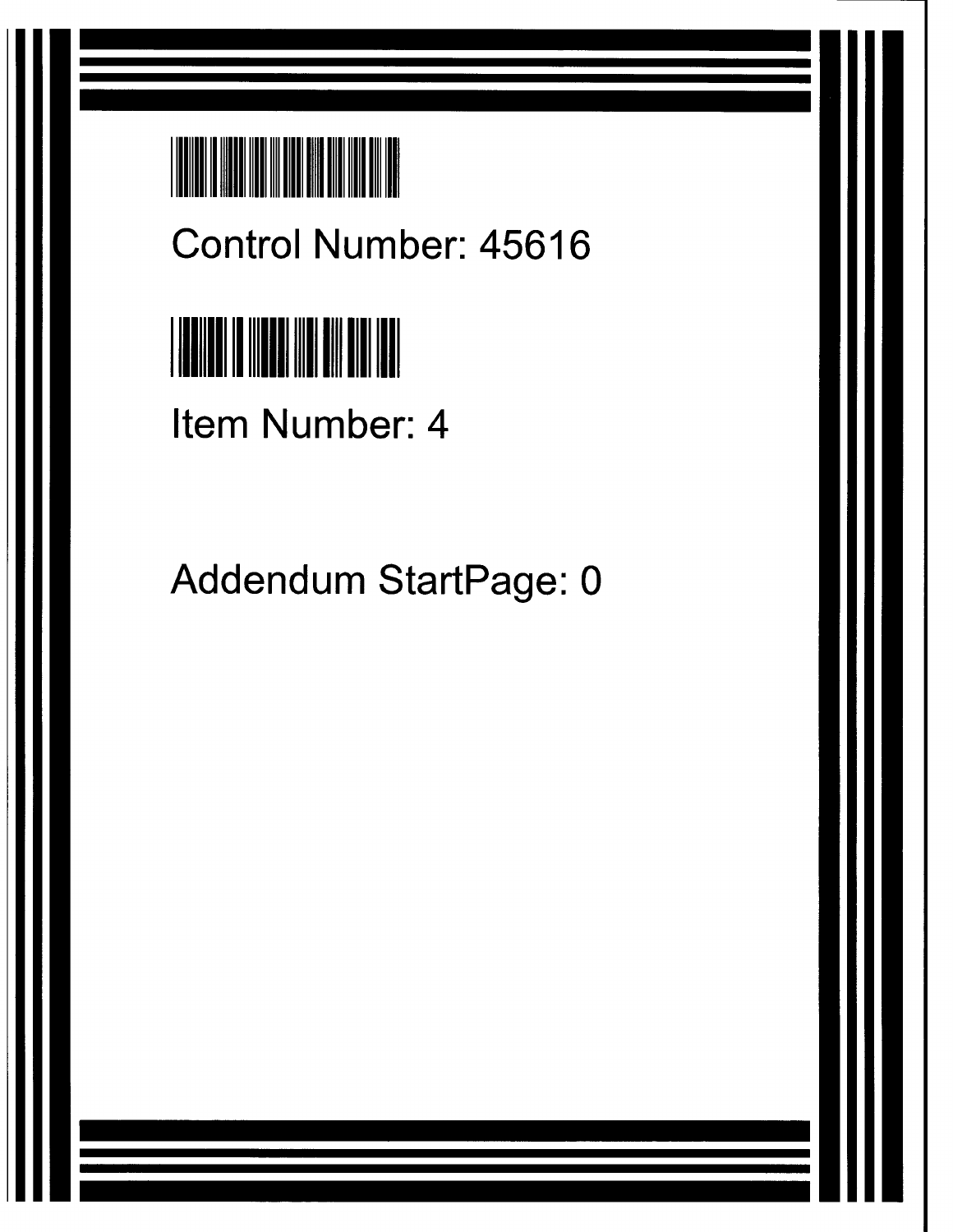Donna L. Nelson **Chairman**

Brandy Marty Marque<mark>z</mark>

Kenneth W. Anderson, Jr. **Commissioner**



Greg Abbott **Governor**

**Commissioner Commissioner 12: 4 Terms 16: 7016 FEB 26, P11 2: 4 Terms** 

 $\mathcal{L}$ 

**Brian** H. Lloyd

*Public Utility Commission of FENGSY COMMISSION* 

TO: Steven Beaty AEP Texas Central Company 400 West 15th Street, Suite 1520 Austin, Texas 78701

> **Commission** Staff - Rate **Regulation** - Tariff and Rate Analysis **Commission** Staff - Legal Division

**RE: Tariff Control No. 45616** *- Annual Standard True-Up Compliance Filing for AEP Texas Central Company Concerning Rider TC-3-Transition Charge-3 Rates*

## NOTICE OF APPROVAL

On February 12, 2016, AEP Texas Central Company (TCC) filed an annual standard true-up compliance filing concerning Rider TC-3 - Transition Charge-3 Rates. TCC requested an effective date of March 1, 2016, the first billing cycle of TCC's March billing month.

On February 24, 2016, Commission Staff filed a recommendation for approval of AEP TCC's compliance filing. Staff has determined that the proposed TC-3s are appropriate. Staff also recommended AEP TCC file a clean copy of its Schedule 6.1.1.2.3.1 with Central Records to stamp "Approved" and retain for future reference.

Consistent with Staff's recommendation, Tariff Rate Schedule 6.1.1.2.3.1, Initial/Adjusted Transition Charge-3 Rates - Rider TC-3,  $4<sup>th</sup>$  Revision (Pages 1-2) is approved effective March 1, 2016. On or before March 4, 2016, AEP TCC shall file a clean copy of the approved schedule to be stamped "Approved" by Central Records and retained for future reference.

Printed on recycled paper **An Equal Opportunity Employer** An Equal Opportunity Employer